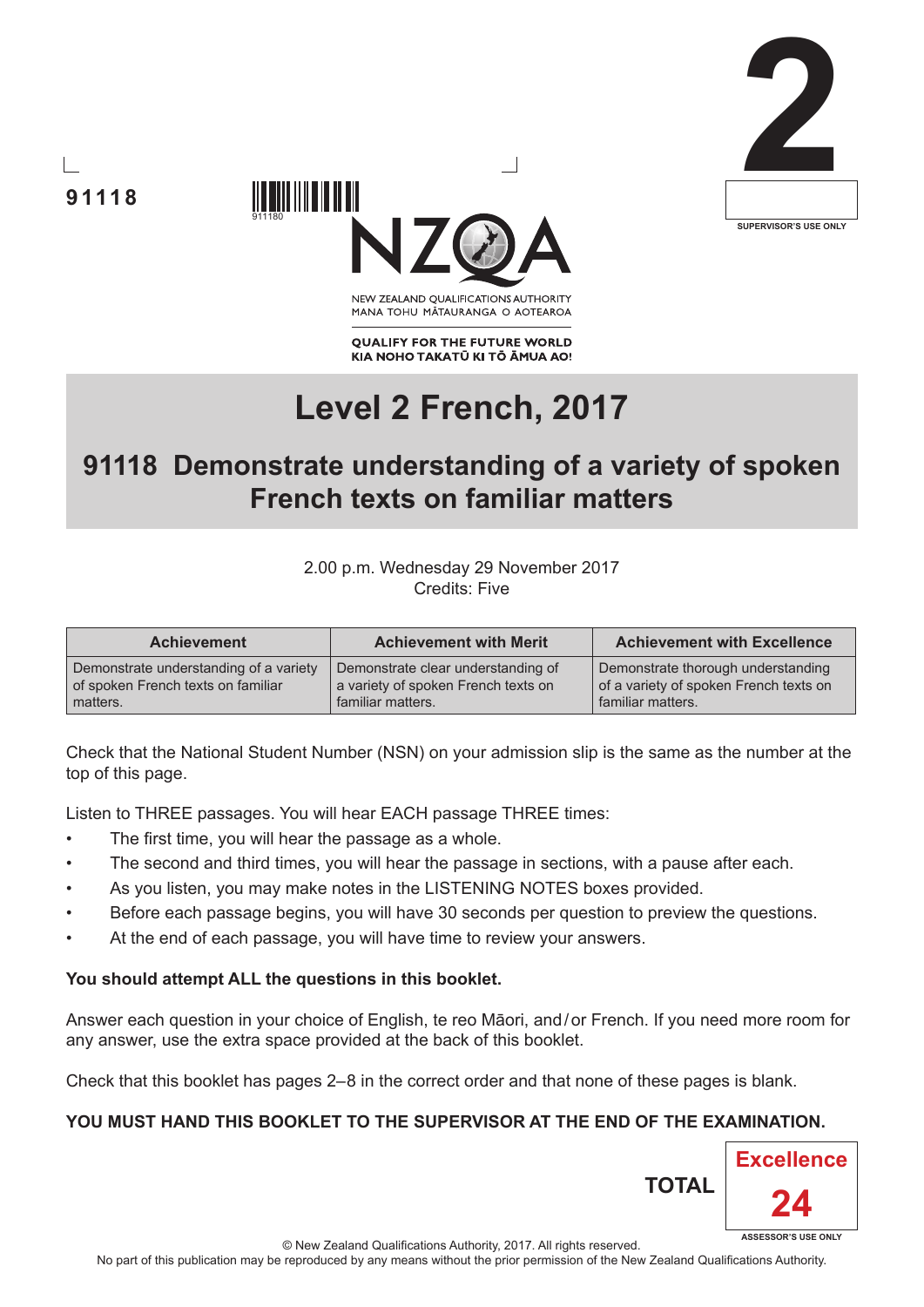3 **QUESTION ONE** ASSESSOR'S USE ONLY Remember to support your answers with evidence from the text. How do you know that Marc is spending too much time doing homework?  $(a)$ Kos Because every week he returns home Patter stheol, he takes dinner and then studies witill 17pm. Friday night is the only Livete Freetime he has the studies/does hamavork for 6 hours on a saturday and 2 hours on a sunday. He racely goes out with fiends, even during the holidays as he has to study for the next exans. Therefore, we can tell be is spending too much time doing much time to timself. Why does Marc think that teachers talking to each other more would help?<br>He thinks teachers talking on more world help because,  $(b)$ for example, it students have a lot to do in french class, then the math teacher could give they more time to finish their homework and then the French teacher can do the same to show they begin to stress about maths. So they can communicate to lesses deadlines depending on how streased students are What sort of homework is effective, according to the experts?  $(c)$ The expects say that havenore is better when it is about revising tasks rather than learning something They also say shorter activities are more preficia  $(d)$ What are Marc's TWO hopes regarding his teachers? He hopes that teachers will begin to give useful homework, rather than gifting, homework just to the sake of occupying studes He also hopes that it  $+$ s. will be realised that students have the a like outside of  $t_{\sigma}$  $schod$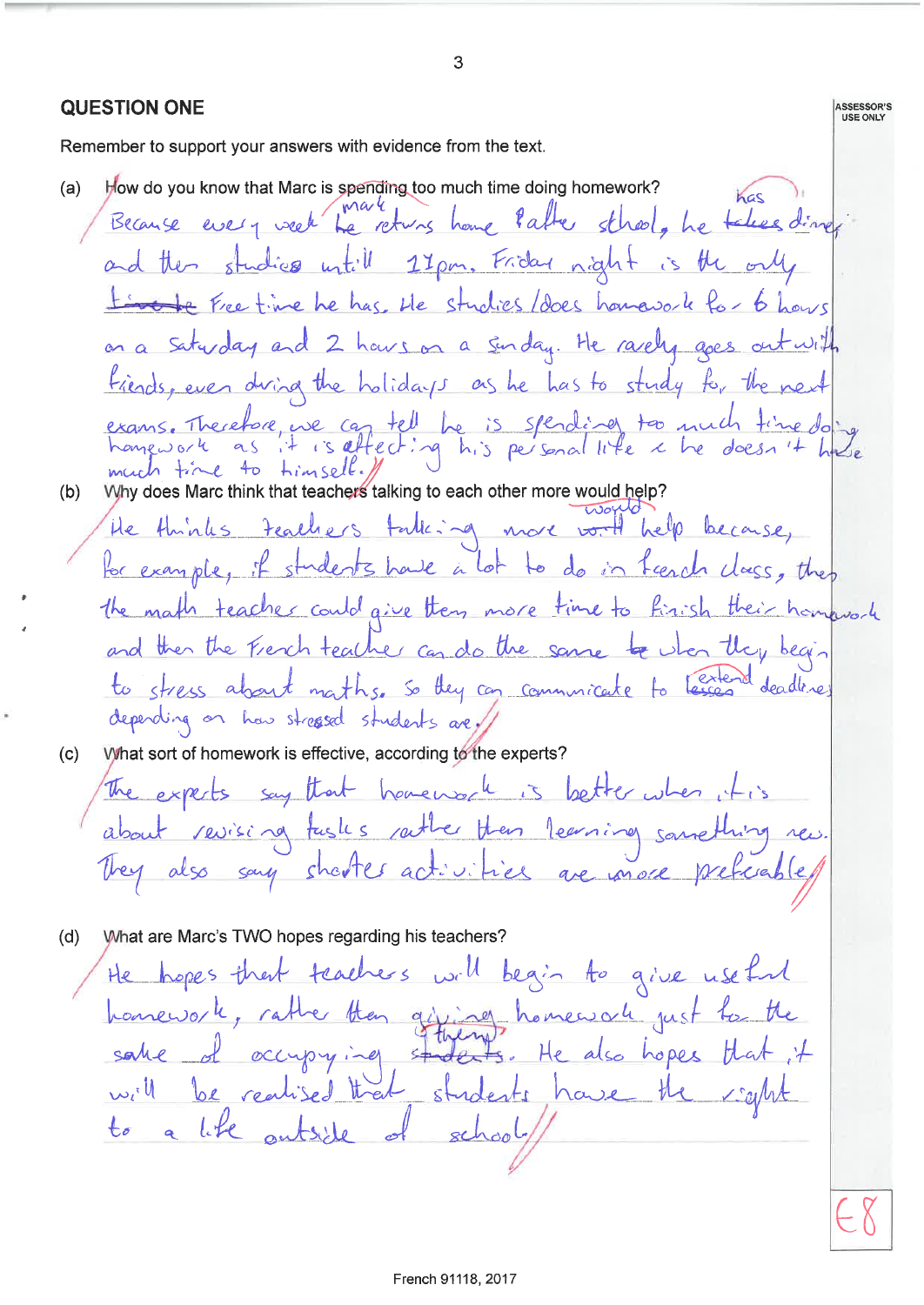**QUESTION TWO** USE ONLY Remember to support your answers with evidence from the text. How do you know that Elodie's English improved during her year as an au pair?  $(a)$ Because before she left, she had only done English during high ste school, but was for scared to speak, so she only improved slowly. She also used her hards a lot when speaking, havever we know she imployed as she began to remember English well and she started to speal it like she had been doing it all her life. She even dreamt in English<br>and the targ she full that the language become hers, to think in<br>and to speak in the fact this shows an improvement  $(b)$ They look for someone who likes looking after chitten paring for kids, if you don't like that then it's hardly worth leaving. They must also have a sense/spirit of independence. They must understand that you have to go overseas alone and you must be ready to tease Describe what Elodie found most difficult during her year as an au pair.  $(c)$ She fond expressing herself and asking difficult questions had. Ele When the parents are taking together; does she stay in the lange and it watch tv? When they go away taken the weekends She ask to come too? It is necessary to speak,  $545$  $(d)$ How do you know that Elodie's year away has helped her in her current life? Her great may has helped her as it has prepared her for her future and boosted her contidence / Encanaged here Elodie says that it was the best most beautiful year of her like and that she had to meet a lot of different people and take risks. She suys that in NZ she became herself "I become me") and when returning, she knew that what she wanted to do lwhat do yes she wanted. Thanks to her trip, she had the courage to dare to do what she is doing. Therefore the trip boosted her life shills and belped har deadle on what shet wants to  $d_{\infty}$  with her lite.

5

French 91118, 2017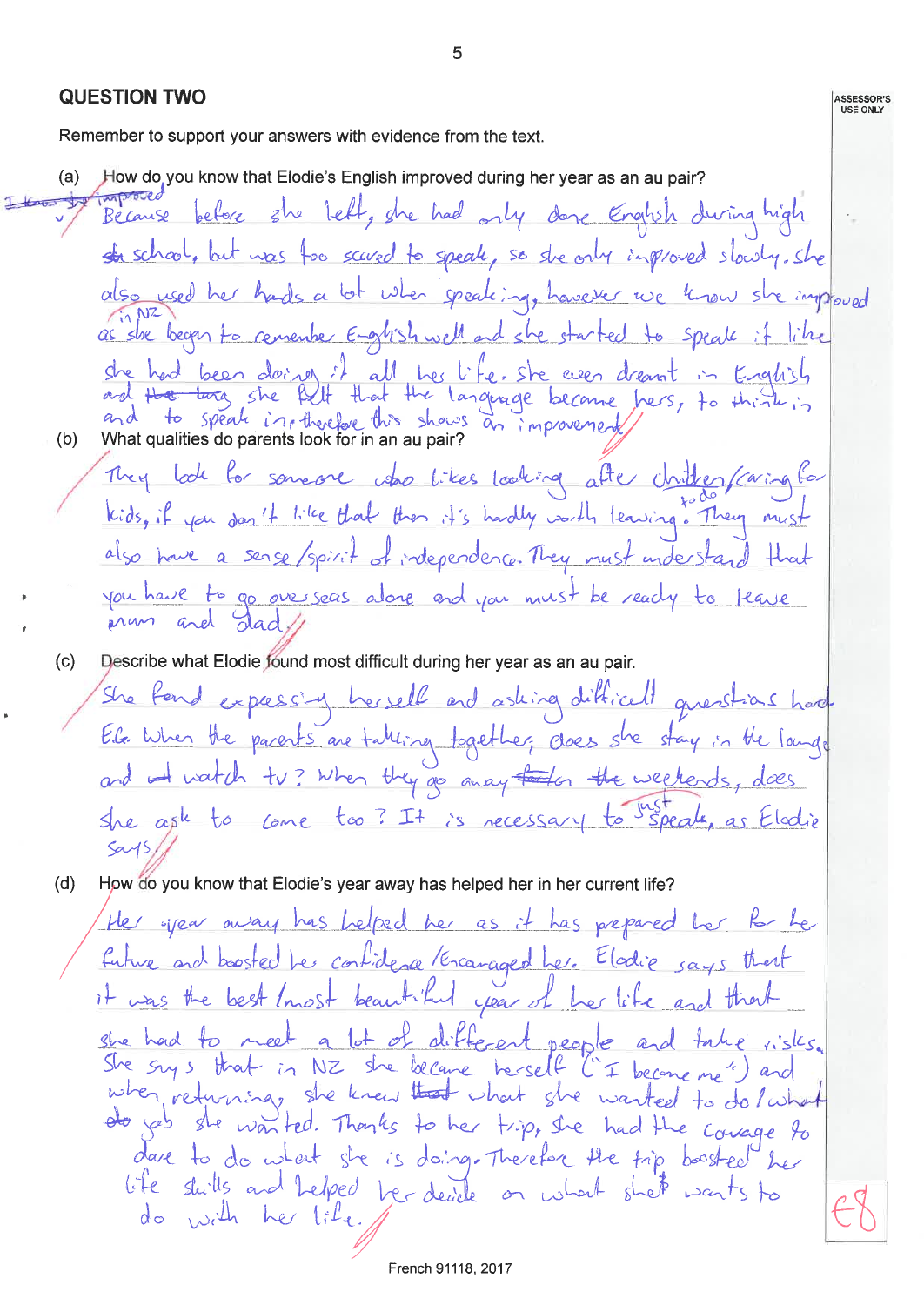#### **QUESTION THREE**

Remember to support your answers with evidence from the text.

What are the TWO possible theories explaining the baguette's shape?  $(a)$ 

One theory is that a leaped says the shape of the baquette was inested by Napoleon's Can emperar of P/a,ce's) balles to make it for soldiers to transport leavy bread Another theorie is the<br>was a creation of the metro's histles innere looking for a 15 that they could eat exercisely ethat there weed to cut (prepare be eating, so the baguette was created!

 $\overline{7}$ 

ASSESSOR'S<br>USE ONLY

- $(b)$ Describe the competition mentioned in the text. There is a competition which is very famous among balles in Paris, which is held every year in may. They all try to produce the bagnetfead please/impessed group of proffesionals, commandist  $h$ est and parisions. The wine recieves 4,000 euros and become the
- Complete the table below with the numbers from the text.  $(c)$

| Approximate weight of a baguette                      | 250-300 g/ans |  |  |
|-------------------------------------------------------|---------------|--|--|
| Approximate length of a baguette                      | $55 - 65$ cm  |  |  |
| Percentage of French children who eat baguette daily  | 54%           |  |  |
| Percentage of French teenagers who eat baguette daily | 68%           |  |  |
| Percentage of French adults who eat baguette daily    |               |  |  |
|                                                       |               |  |  |

There are two types of baguette in France – ordinary and traditional. Why might choosing  $(d)$ which type to buy be challenging for some people?

75 % of p French people prefer to buy adinary baguetter as they are Less expensive than traditional baguettes, however the chaine is difficult because though they are less expensive, ordinary beautiful have several actificial ingrediants compared to tradition